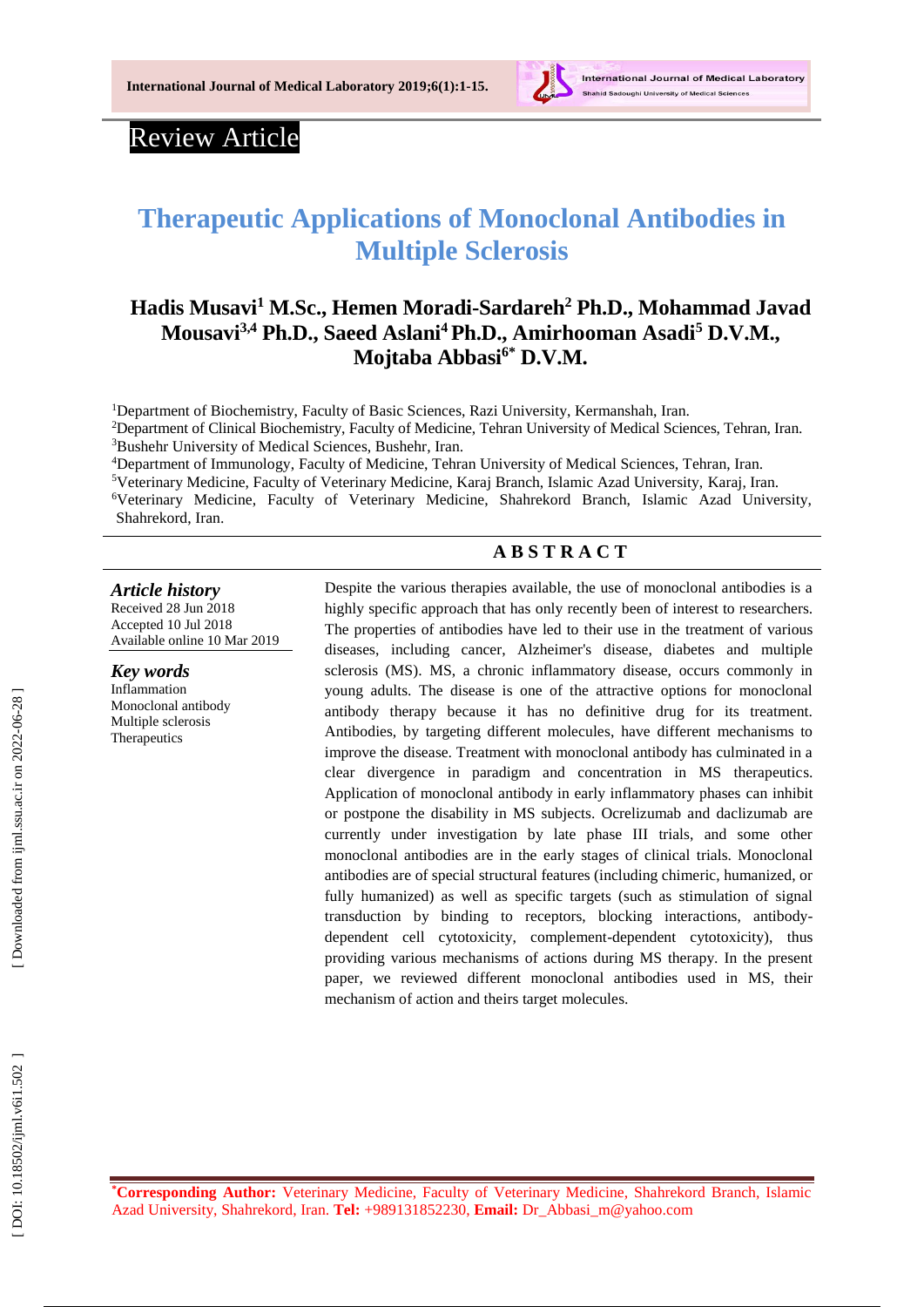### **Introduction**

Multiple sclerosis (MS) is considered as an autoimmune, chronic and inflammatory condition that leads to degeneration of neurons and abnormal immune responses occurred in the central nervous system (CNS). The disease is regarded as the most common non -traumatic cause of CNS injury in young and adult subjects. The immune system has critical role in the pathogenesis of MS [ 1 - 4 ]. During most of the MS cases, the disease form is relapsing remitting (RRMS) in initial disease course with periods of relapse, which is then followed by periods of remission [ 5 ]. Over the course of last decades, huge progress has been made in the therapy of MS. After several decades of treatment with disease -modifying treatments (DMTs), including interferon (IFN) -β and glatiramer acetate . Currently, effective therapies for MS are available. The first oral DMT was fingolimod, which was approved in 2010 in the United States. Afterwards, several other oral drugs have been approved or are in the process of phase III clinical trials [ 6 ]. To date, three monoclonal antibodies have been approved for treatment of MS and some other antibodies in the final state of developing. Despite a promising advancement in therapeutic approaches of MS, the current approaches could not meet the future needs because of the complicated etiopathogenesis of the disease. In this review, we have discussed the monoclonal antibodies developed for therapy of MS.

#### **Etiology of M S**

MS is a multifactorial disease the exact causes of which are unknown; scientists believe that

MS is probably due to a change in the immune system or contact with environmental factors (infectious agents) or both. The immune system plays an important role in creating MS disease in which macrophages, killer T cells, lymphokines and antibodies attack their own myelin or oligo -dendritic antigens in case of penetration into the brain [ 7 ] .

The MS susceptibility is associated with a very complicated interaction between environmental and genetic factors. The simultaneous effects of certain factors have been reportedly observed in the onset of MS. Among these, some previous studies have indicated that the branching of Asn (N) glycans can be changed by the modulators of the MS risk such as a variety of genetic factors in interleukin -7 receptor-α (IL7RA\*C), interleukin-2 receptor-α (IL2RA\*T), MGAT1 (IVAVT -T) and cytotoxic T -lymphocyte antigen 4 (CTLA -4) (Thr17Ala) environmental factors affecting vitamin D3 levels [ 8 ]. According to the studies on the animal model of MS, decreased branching can lead to the hyperactivity of T -cell, demyelination of spontaneous inflammatory and development of neurodegeneration [ 9 ] .

The hypothesis of developing MS introduced by Putnam (1933), chronic cerebrospinal venous insufficiency (CCSVI), was confirmed and scrutinized by Zamboni et al. in the recent years. Based on this hypothesis, a vascular condition is defined as abnormalities of the leading extracranial cerebrospinal veins involved in normal cerebrospinal outflow that in turn results in retrograde blood flow, inducing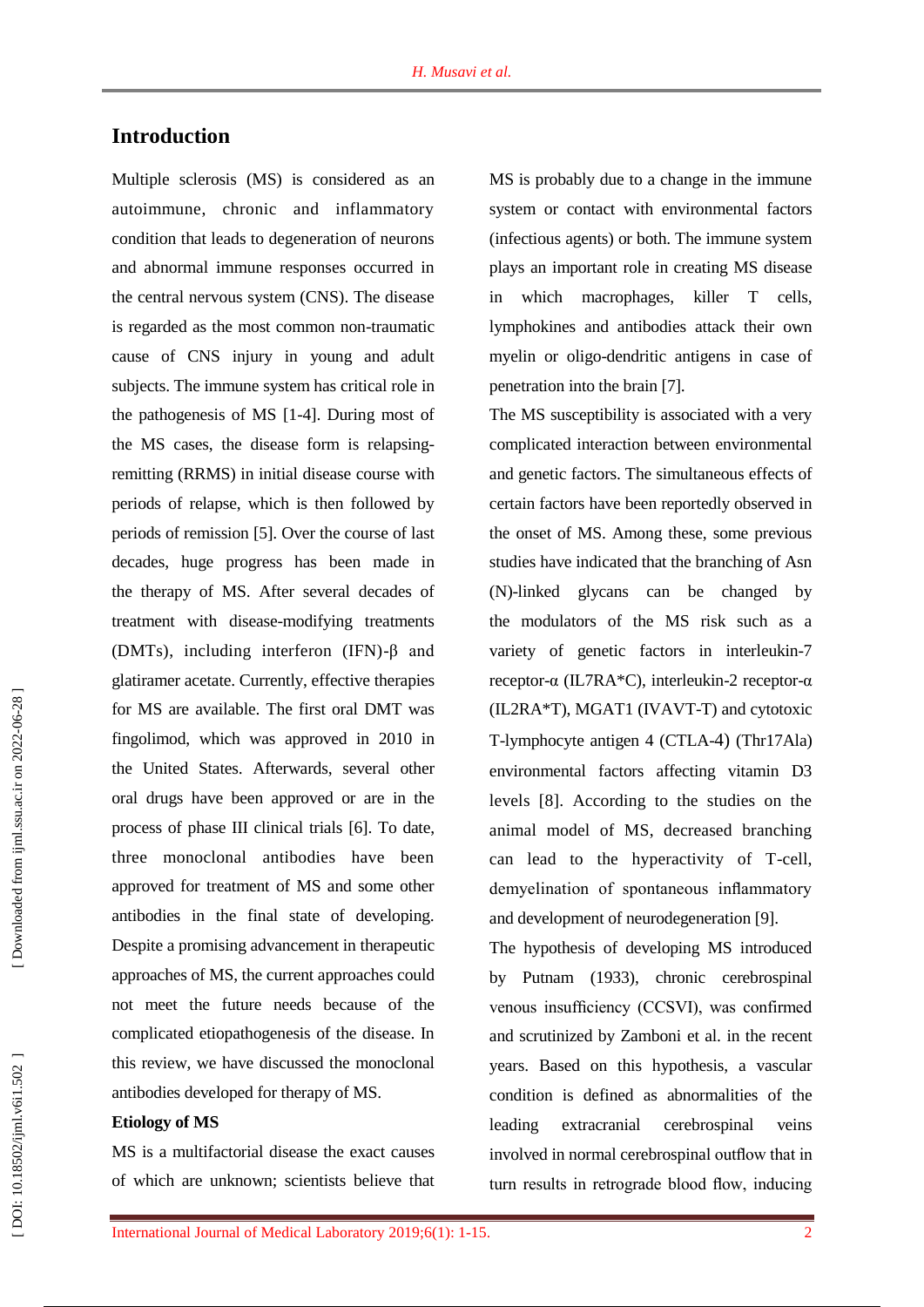lysis of erythrocytes, iron sludge stimulation, inflammation, and hence pathology of MS [10 ] . The shear stress in endothelial cells which is induced from blood flow stopped in narrow vessel leads to synthesis of NO and O. Subsequently, CuZnSOD mediates the conversion of  $O^{\dagger}$  to  $H_2O_2$ . Then, two redox loops, intersected in mitochondria, are activated in the astrocytes following the penetration of  $H_2O_2$  and endothelial and circulating NO. The degeneration of oligodendrocyte in early lesions has been shown to happen due to the astrocyte dysfunction [11 ]. 4 -Hydroxy - 2 -nonenal (HNE), NO and  $H_2O_2$  leaked from activated macrophages and astrocytes influence other CNS cells, especially oligodendrocyte. The oligodendrocyte death has been reported following the overexpression of NO on iNOS in the syncytin (human endogenous retrovirus glycoprotein) -producing astrocytes [12 ]. The electron transfer chain is impeded by NO, thereby elevating  $H_2O_2$  production, activating NF-KB and expressing iNOS and cyclooxygenase 2 [13 ]. The macrophage/microglia can also be activated by NO, and  $H_2O_2$  and NO can in turn be released increasingly from these cells [14 ] .

Mitochondrial dysfunction, inflammation driven oxidative stress, and the presence of divalent metal ions (which catalyse the generation of highly toxic OH – radicals from H 2 O <sup>2</sup>) all result in generation of oxygen free radicals [15 ]. Free radicals interfere with de novo synthesis of respiratory chain components and can directly induce mitochondrial DNA damage [16 ]. The expression of enzymes involved in free radical production markedly

increases in active MS lesions, most prominently in areas of initial tissue injury [17 ]. Oxidized DNA and lipids, as well as nitrotyrosine, a marker of peroxynitrite -induced tissue injury, are all abundantly present in active MS lesions [18 ] .

A study found the nitrotyrosine accumulation in oligodendrocyte in a young patient suffering from early MS, which then contributed to ONOO¯ mediated damage [17 ]. The ONOO ¯ is unable to induce the oligodendrocyte apoptosis; and necrosis has been reported as the active cause of the cell death [19 ]. It should be noted that the astrocytes show intermediate resistance to ONOO<sup>-</sup>. The ONOO<sup>-</sup> may indirectly stimulate the key pathophysiological consequences of high level of NO. DNA single strand is cleaved by peroxynitrite that then activates poly (ADP -ribose) polymerase (PARP) [13 ] .

The apoptosis -inducing factor is released due to the damaged mitochondria in oligodendrocytes, followed by translocation into the nucleus to activate PARP that is an in vivo mechanism proven in the cuprizone intoxication -induced model of oligo dendrocyte destruction and demyelination [20 ]. Age in human leads to the accumulation of iron in the brain, mostly in oligodendrocytes. It is detoxified through binding to ferritin and increases during young adulthood with a plateau of 40 to 50 years of age which shows elevated cerebral iron loading [21]. Fe<sup>2+</sup> accumulation in the extracellular space can occur because of oligodendrocyte destruction, hence possibly amplifying oxidative damage in axons and other cells. The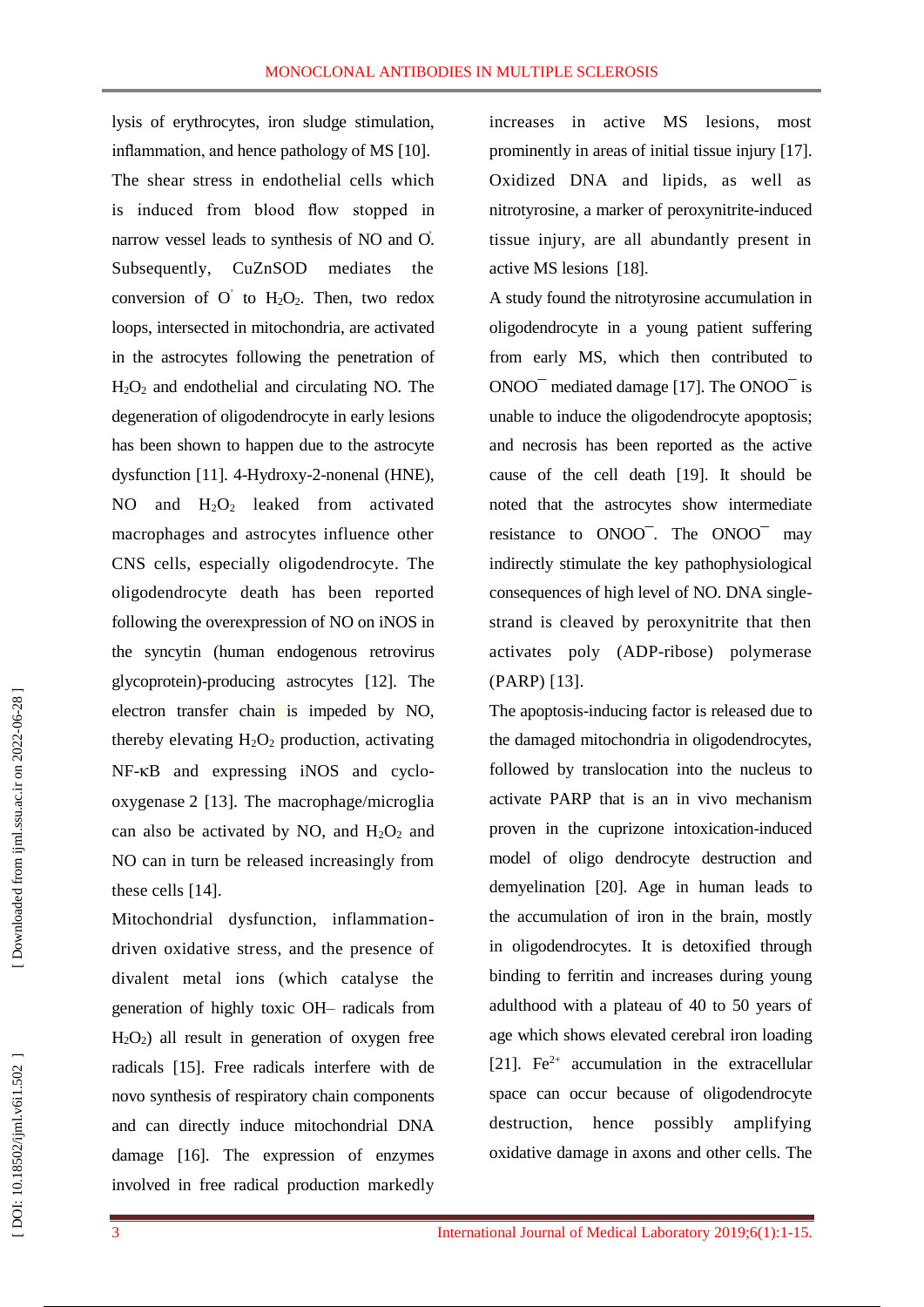activated macrophages and microglia take up  $Fe<sup>2+</sup>$  in MS lesions [22].

The myelin fragments and vesicles have been shown to accumulate at the site of an early lesion through non -apoptotic and so incomplete controlled oligodendrocyte death occurrs simultaneously along with macrophages and microglia's decreased capability of removing [23]. Interleukin (IL)-23, IL -12, and IL -12R in antigen presenting cell (APC ) have shown an increase in the mice exposed to malondialdehyde (MDA ) -myelin oligodendrocyte glycoprotein (MOG) expression, which in turn induces the differentiation of T helper (Th)17 and Th1 cells [24]. The residual lysine, histidine, or cysteine in proteins have stable adducts through HNE, resulting in the accumulation in MS lesions and the induction of potent immune response [25 ] .

In a study by Veto et al., potential PARP immunoreactivity was seen in astrocytes and oligodendrocyte in pattern III lesions in MS patients within 6 to 60 days, and the highest activity of PARP was in the very early lesions. The MS pathogenesis is strongly associated with the activation of PARP [20 ]. Further MS processes can be organized due to astrocyte derived NO. The iNOS overexpression in macrophages early during the disease and before demyelization has also been reported [26]. Moreover, the arginine injection (acting as either iNOS substrate or up -regulator of iNOS mRNA) [27 ] into the rat brain induces demyelination, indicating the role of iNOS expression in developing MS [14 ]. The oligodendrocyte death is triggered by the NO, HNE and H 2 O <sup>2</sup> leaked from astrocytes and macrophages. In additin, the mice with eNOS deficient experience a delayed experimental autoimmune encephalomyelitis (EAE) initiation, which indicates the importance of eNOS in the onset of MS; it relates with delayed blood -brain barrier (BBB) breakdown [28 ] .

#### **Pathophysiology**

The most frequent cells found in the human brain are the astrocytes that establish an optimal physical and metabolic environment for neuronal activities and play an important role in the neuronal redox homeostasis, potassium balance, BBB regulation, myelination, neuro transmitter uptake, and synapse formation and function. Electrical signaling in the neurons is responsible for transmitting information. The myelination of long processes in axons and neurites is necessary to efficiently conduct signals. Among these, the oligodendrocytes support and insulate the axons through myelin sheath formation [29 ] .

Myelin is a protective coating that is made of fat and protein and helps the nerve fiber forward the message. In MS disease, plaques (sclerosis) are formed on the myelin coating of the nerve fibers in the CNS. When the protective myelin of nerve fibers is destroyed as the result of plaques (demyelination), this phenomenon causes disruption of the nerve messages sent from the brain. Some nerve fibers or axons never recover from the effect of demyelination and then hurt thus leading to axonal damage. Demyelination and axonal damage can affect multiple system s and cause to outbreak of the disease factors [30 ] .

The axonal ion homeostasis imbalance has been demonstrated during the neurodegeneration.

4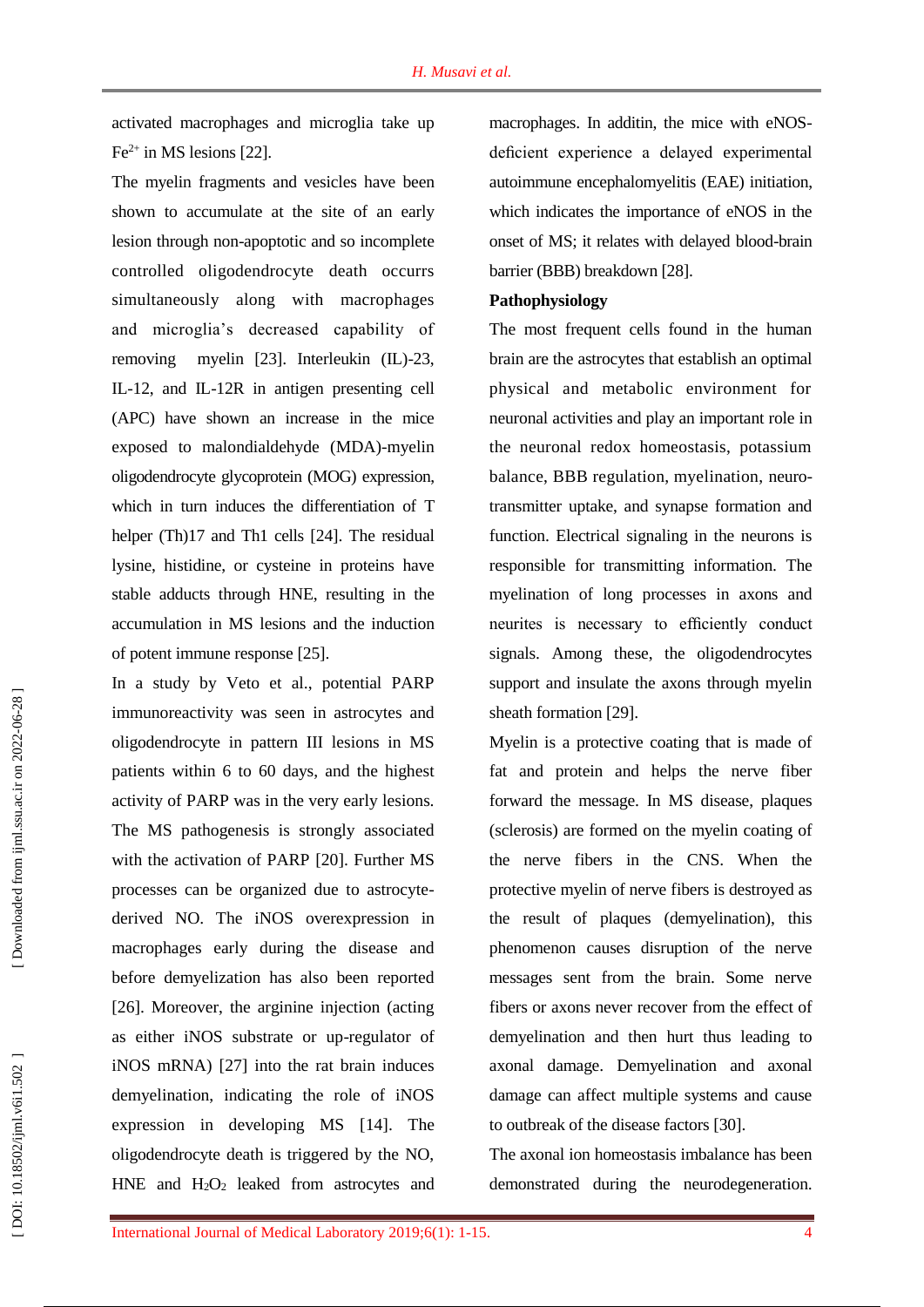Dystrophic or demyelinated axons have shown aberrant expression of Na<sup>+</sup> channels, acidsensing Na<sup>+</sup> channels, glutamate receptors [31], and voltage-gated Ca<sup>2+</sup> channels. Intra-axonal  $Ca<sup>2+</sup>$  accumulation and axonal degeneration simultaneously directly or indirectly have been found following the changes in the expression and activity of these ion channels.

#### **Immunopathogenesis of MS**

The genetic and environmental factors obviously affect the MS as an immune pathologic disease (probably an autoimmune disease). BBB consisting endothelial cells create strong interconnections -tight junctions [32 ]. BBB formation and function require essentially the astrocytes and pericytes [33 ] . The immune cell infiltration into the CNS are associated with blood vessels of postcapillary venules.

To enter perivascular space [Virchow -Robin space (VRS) ], the immune cells need to cross the endothelial cell layer and endothelial basal lamina [34 ], limited by endothelial basal lamina and glial basal lamina. Astrocytic end -feet is found beyond glial basal lamina, making glia limitans. The infiltration of immune cells into the VRS does not occur classically ; and they need to pass the glia limitans and penetrate into the CNS parenchyma infiltrating into the CNS [34]. The macrophages and activated T cells of any specificity are able to pass BBB and blood cerebrospinal fluid barrier and penetrate into the CNS in spite of inhibiting the immune cell entry into the CNS [35 ] .

There are two different types of inflammation involved in the activation of plaques including the initial response mainly T CD8<sup>+</sup> cells and highly activation of micro glial; and myelin destruction-induced secondary recruitment of T cells, B cells and macrophages. The inflammatory cell infiltration into the CNS is a marker of inflammation in the relapsing remitting stage of MS, which causes serious damage to the BBB demonstrated with gadolinium -enhanced magnetic resonance imaging of lesions [36 ]. Activated demyelination and neurodegeneration are invariably related to inflammation in primary progressive MS (PPMS) and SPMS [37 ] . The inflammatory process in the brains of PPMS or SPMS patients is also dissociated from BBB damage, resulting in inflammatory infiltration encountered around small veins and venules without evidence of loss of BBB integrity [38].

The cortical demyelination has been shown to be significantly and strongly associated with diffuse meningeal inflammation. A majority of lesions contain CD3<sup>+</sup> cells (as a key immunohistochemical marker for T cells in general) and CD8<sup>+</sup> T cells, but not the CD4<sup>+</sup> T ones [39 ]. In a study , CCR6 <sup>+</sup> T cells were found in early cortical lesions indicating that T cells infiltrate CSF using choroid plexus/CCL20 route and proceed to the cortex by provoking IL -17 -dependent redistribution of CCL20 on the walls of blood vessels [40 ] .

The memory T cells are able to penetrate into the CSF in the subarachnoid space across the choroid plexus epithelium or transvascular route. The CSF of the patients suffering from MS, and non -inflammatory neurological disease, and even healthy CSF have reported  $CD4<sup>+</sup>$  and  $CD8<sup>+</sup>$  memory T cells [41]. The pathogenesis of MS disease is associated with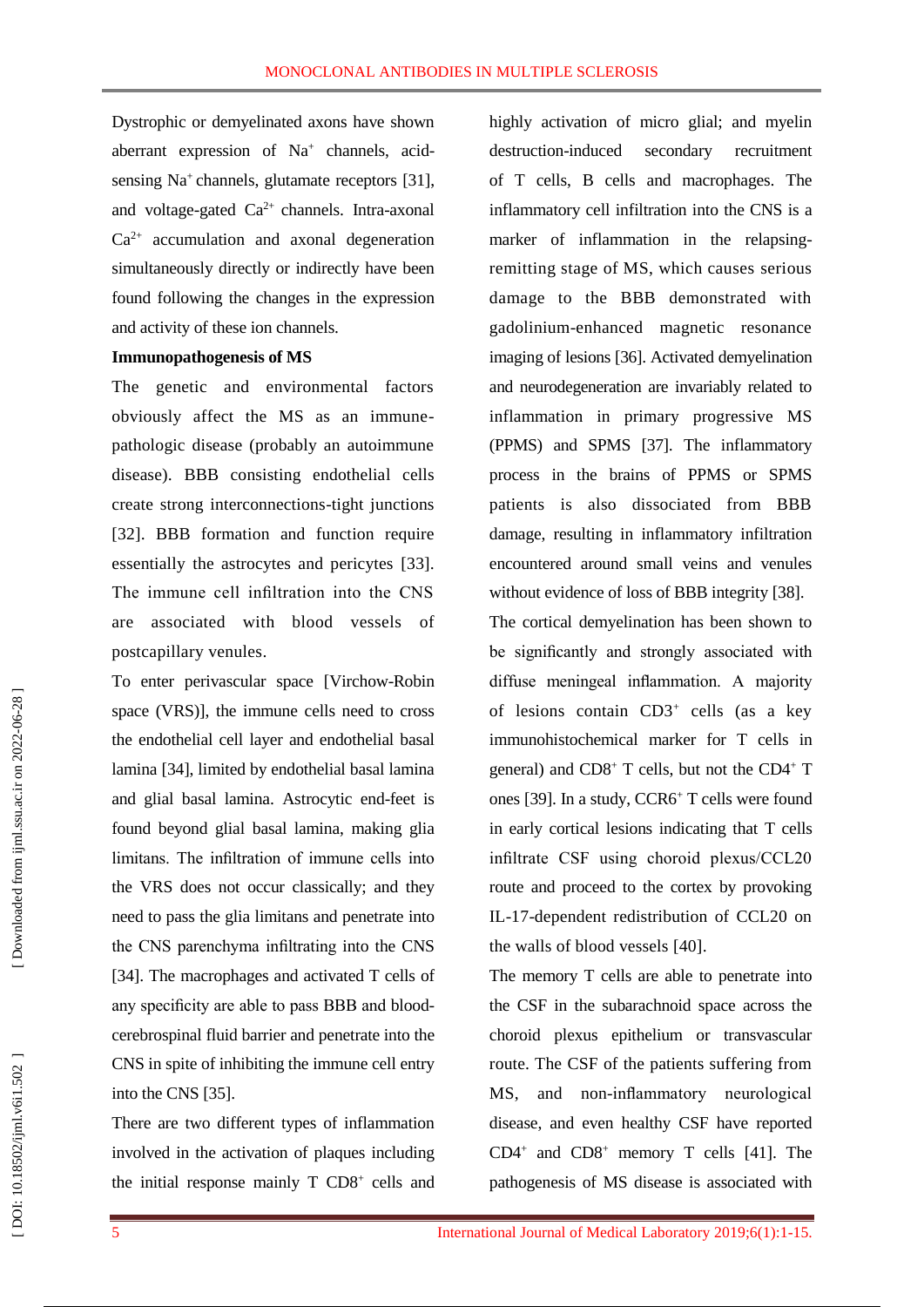the autoimmune responses of T and B cells against CNS antigens [42 ] .

Immune -pathologic cascade is probably organized by self-activated T cells [reactive to myelin). Different kinds of T cells participate in this scenario (T cells helping CD4, suppressor T cells, inflammatory T cells, regulatory T cells, and CD8 effectors) [43]. The CD14<sup>+</sup> monocytes have been indicated to have the capacity to migrate across the inflamed human BBB and to differentiate into CD83+CD209+ dendritic [cell](https://www.ncbi.nlm.nih.gov/pmc/articles/PMC5087571/) (DC) through BBB -secreted transforming growth factor -b and granulocyte -macrophage colony -stimulating factor. The proliferation and expansion of Th1 and Th17 lymphocytes can be induced by CD209<sup>+</sup> DC and be related to lymphocytes in the activated MS lesions [44 ] .

T cells can migrate into the CNS after initial activation where they are reactivated. The CNS -resident phagocytes are activated to present antigens on major histocompatibility complex (MHC) class II molecules due to redox -imposed damage to nervous tissue. Interaction of these cells leads to reactivation of autoreactive CD4<sup>+</sup> T cells resulting in differentiation into effector IFN - c -producing Th1 cells and/or IL -17 -producing Th17 cells [45 ]. The proinflammatory cytokines are released by the stimulated effector Th cells locally, which can lead to an inflammatory reaction thus likely resulting in demyelination [46]. NO-promoted development of Treg cells can hamper Th1 proliferation and differentiation, and by NOX2 -related inhibition of IL -12 release from DC. reactive oxygen species (ROS) generation in mitochondria can induce Th17 cell differentiation [47 ]. IL -17 is associated with tumor necrosis factor (TNF ) in the induction of oxidative stress -dependent death of oligodendrocyte. The BBB disruption can induce IL-17 by inducing NOX- or XOdependent ROS production [48 ] .

The stimulated T -cell receptor (TCR) activates CD4 + and CD8 <sup>+</sup> T cells to express NOX2, dual oxidase 1 (Duox1) and eNOS (on cellular and outer mitochondrial membrane) [49, 50 ]. The TCR stimulation can results in the production of  $H_2O_2$  and calcium influx. Two-minute stimulation develops H 2 O <sup>2</sup> production, resulting in suppression by rotenone, the inhibitor of electron transfer chain complex I [51 ]. Consistent with the findings on several cell types, TNF and IFN -c released from T cells can be induced by  $H_2O_2$  [52]. On the other hand, the effector T cell suppression avcand the Treg cell induction are strongly associated with extracellular ROS production, especially by NOX2 [53]. The stimulated CD4<sup>+</sup> and CD8<sup>`</sup> T cells can produce extracellular O˚ by cellular membrane -bound NOX2 for self-regulation [50 ]. The reactivity threshold increase s by the activity of NOX2 resulting in the suppression of T cell proliferation by provoking oxidation of specific thiol groups ( -SH) on T cell membranes [54 ]. In the study by Yan et al., DC induce d the activation and proliferation of T cells by releasing GSH after the contact with T cells or antigens thereby cleaving to cysteine [55 ]. TCR -triggered proliferation of myelin -reactive T cells impede myelin laden macrophages inhibit in an antigen independent manner by iNOS -mediated NO production [56 ], indicating the importance of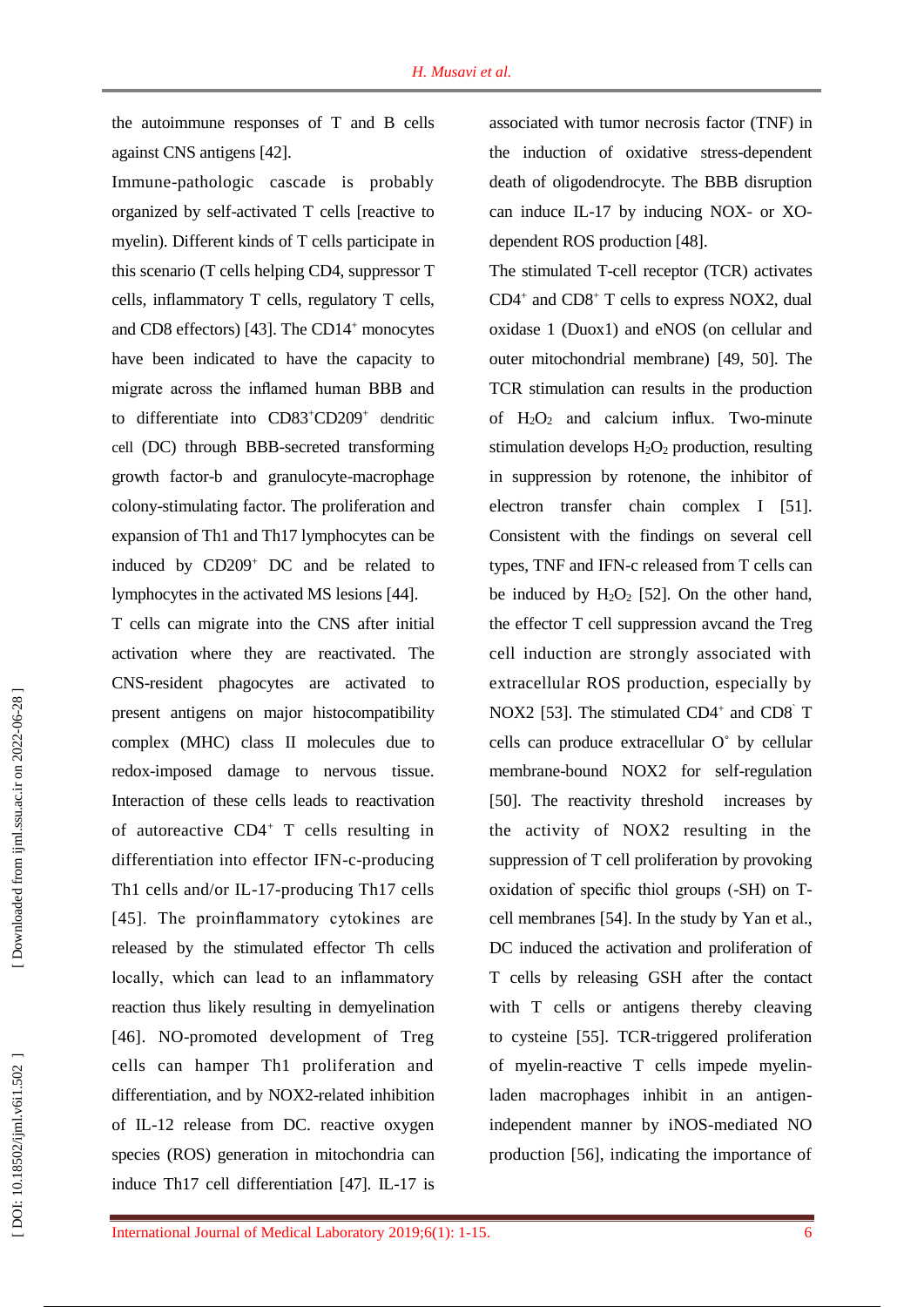S -nitrosylation of thiol switches in regulation of the activity of T cells .

There is evidence on the major molecular targets in the immune response in MS and its different models. Many myelin proteins, such as MOG, myelin basic protein (MBP), and proteolipid protein (PLP); lipids, such as sulfatide, sphingomyelin, and oxidized lipids; and glycans [e.g.,Glc(a1,4)Glc(a)] have been reported. There are also significant molecular targets axo -glialproteins, including neurofascin and contactin -2, in MS [57 ] .

A number of therapeutic targets involving in these functions such as deletion or inhibition of effector and T cells, seem as a rational treatment for the disease. Moreover, because antibody reactive to myelin and B cells plays a role in pathogenesis, migration of immune cells, chemokine and cytokine networks can also be considered as additional therapeutic targets [43 ].

#### **The designed monoclonal antibodies for MS**

Today, the exact mechanism of MS has not been known, hence the existing treatments are not entirely specific. Of course, for possible mechanisms involved in the disease, many drugs have been designed and manufactured. Among these, monoclonal antibodies have been considered as the best option because of their high specificity. INF -β has been accepted as the first immune -modulatory therapy for relapsing MS in 1993 [58 ]. Since then, other drugs have been approved for MS including two combinations of INF -β1b as well as gelayteramerestat and mitoxantrone [59 ] . Several antibodies are also under investigation and development for treating MS. Natalizumab drug is the first monoclonal antibody that bears

the capacity to get the [Food and Drug](https://www.ncbi.nlm.nih.gov/pmc/articles/PMC1494803/)  Administration confirmation for this disease [60]. In the following, a number of the latest monoclonal antibodies designed for MS that have gone or are going through clinical trials have been briefly listed by relying on the type, target molecule, and mechanism of action.

Monoclonal antibodies that are designed for MS are in some categories based on target molecules including monoclonal antibodies targeting cytokines or chemokines, monoclonal antibodies targeting B cells, and monoclonal antibodies targeting different CNS antigens.

### **A. Approved monoclonal antibody Natalizumab**

Natalizumab is a humanized monoclonal antibody immunoglobulin G4 (IgG4) which targets α -4 chain in α4β1 integrin and in other adhesion molecules containing α4 integrin. T cells need integrin  $\alpha$ -4 to pass the BBB and reach the site of the brain lesion. Dimmer integrin α4β1 is also known by the name of very late activated antigen 4 (VLA-4); VLA-4 is expressed at leukocytes surface. After natalizumab connection, VLA -4 ability is destroyed in connection to vascular cell adhesion molecule -1 and other ligands like fibronectin; therefore, leukocytes are unable to connect to the innermost layer of cerebrovascular wall and subsequently cannot pass BBB and do not reach the CNS [61 ] .

# **Alemtuzumab (Campath, MabCampath, Lemtrada)**

Alemtuzumab is a humanized monoclonal antibody kappa IgG1. This antibody is a combination of rat immunoglobulin G2b CAMPATH -1G (six hypervariable loops) and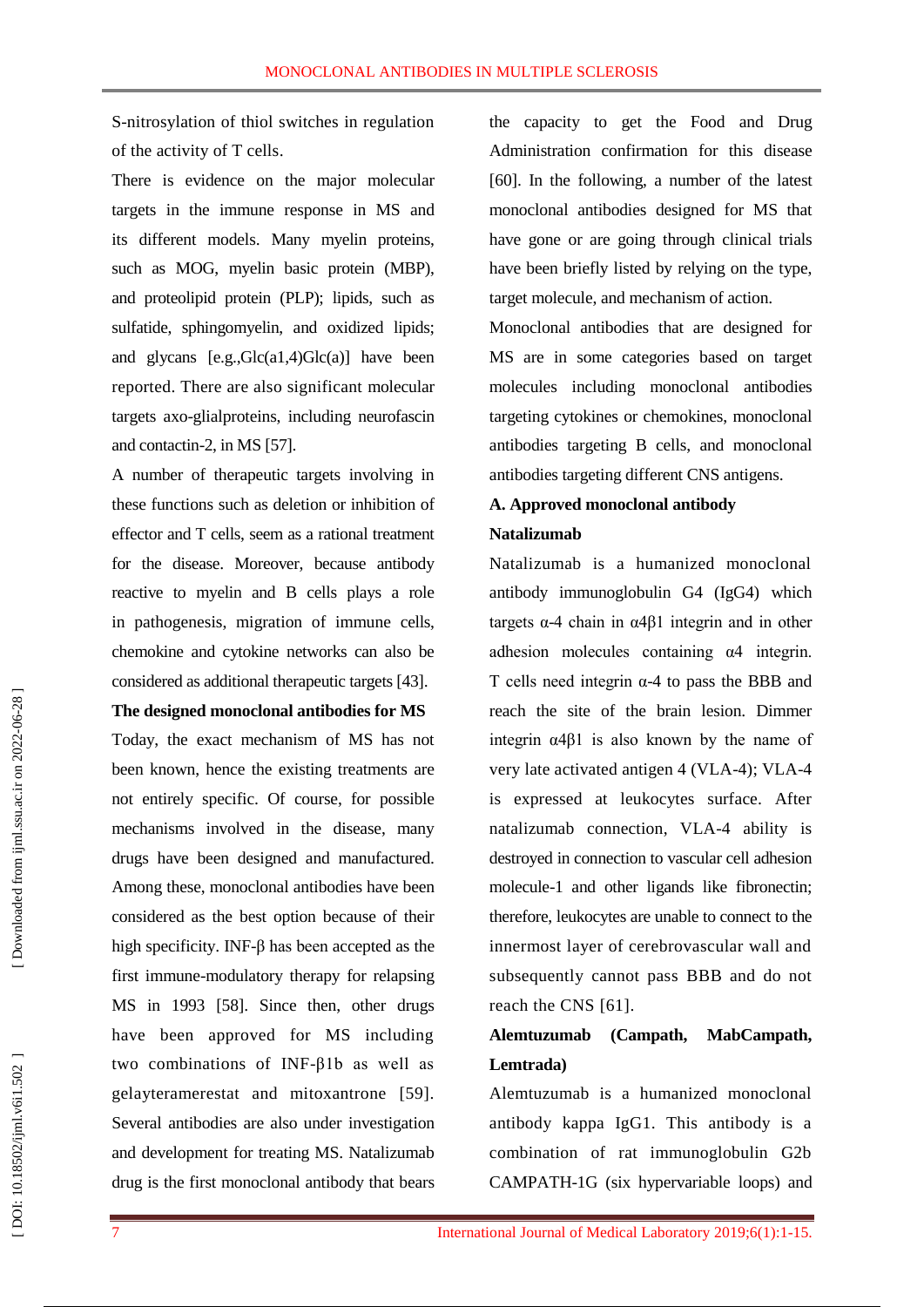human IgG1 (κ light chain of the Bence -Jones protein REI and the heavy chain of a new immunoglobulin). Alemtuzumab targets a glycosyl -phosphatidyl -inositol -anchored

glycoprotein (CD52 antigen) which it mostly expressed on the surface of epididymis epithelial cells, mature spermatozoa and lymphocytes, eosinophils, monocytes, dendritic cells and granulocytes. CD52 antigen is not expressed on the hematopoietic stem cells [62 ]. The most important effects of this antibody are antibody dependent cell cytotoxicity, complement dependent cytotoxicity, and apoptosis [63 ] .

## **B. Monoclonal antibodies targeting cytokines or chemokines**

#### **Daclizumab (Zenapax)**

Daclizumab is a humanized monoclonal antibody IgG1. The mechanism of action of this drug is through binding to the α -chain of interleukin -2 receptor (CD25) on activated T -cells and inhibition of IL -2 binding [64 ]. Through the saturation of the receptor, it can inhibit lymphocyte T activation and consequently improve the disease [65 ] . This antibody has had different effects *in vitro* and *ex vivo*. Kircher et al. have reported its inhibitory effects on T -cell proliferation and differentiation *in vitro* . However, the effects of this antibody on the proliferation of T -cells in the ex vivo environment have not been identified [66].

#### **Secukinumab (AIN457)**

Secukinumab is a human monoclonal antibody IgG1 κ. The mechanism of action of this drug is through the inhibition of proinflammatory cytokine IL -17A [67 ], that are produced by Th17 cells, as well as by macrophages,

neutrophils, natural killer cells, dendritic cells, mast cells, and  $γδ$ -T cells.

#### **MOR103**

MOR103 is a human monoclonal antibody IgG1. The mechanism of action of this drug is through interfering the interaction between granulocyte -macrophage colony -stimulating factor (GM -CSF) and its receptor that in turn lead s to turning off its signaling pathway [68 ]. Macrophages and dendritic cells activation, maturation and differentiation are provoke d by GM -CSF, so it is a pro -inflammatory factor in cell -mediated immune responses [69 ] .

#### **GNbAC1**

GNbAC1 is a recombinant DNA -derived humanized monoclonal antibody (IgG4/κ isotype) that contains framework regions and complementarity -determining regions from human and parent murine antibodies, respectively. The mechanism of action of this antibody is through direct binding to extracellular domain of MS - associated retro virus envelope protein (MSRV -Env) [70 ]. No physiological role is known for the MSRV -Env protein , but it is over -expressed in brain of MS patients [71 ]. As it is mentioned, proinflammatory agents are involved in the pathogenesis of MS. MSRV -Env Protein plays a pro -inflammatory role by interacting with toll like receptor 4.

#### **Ustekinumab**

Ustekinumab is a human monoclonal antibody IgG1 which, throughtargeting the p40 subunit of Interleukin 12 and 23, inhibits their binding to the beta1 subunit of the receptor [72 ]. IL -12 and IL -23 are pro -inflammatory cytokines which induce the differentiation of Th1 cells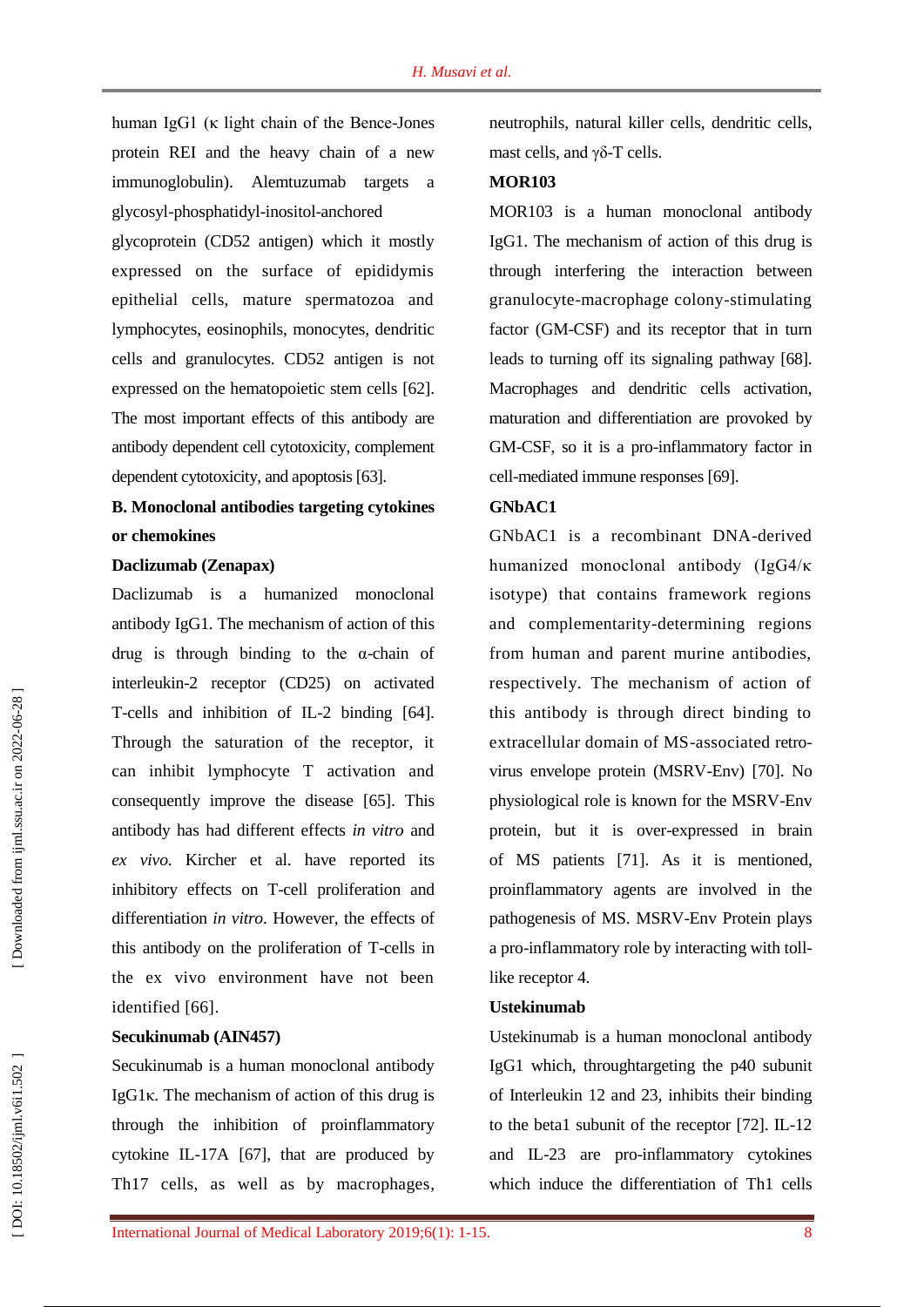and IFNγ, IL17 and IL -17 -producing Th17 CD4<sup>+</sup> cells, respectively [73].

Lovett -Racke et al. demonstrated significant relation between dysregulation of the Th1/Th17 pathways and MS disease [74 ] . These results created ideas for the use of drugs against these cytokines. In line with these results, some research confirmed that administration of I L -12 leads to an increase in EAE in rodents and marmosets [75]. They also showed that anti-IL-12 antibodies result in decreasing the EAE.

#### **C. Monoclonal antibodies targeting B cells**

The role of B cells has long been debatable in MS pathogenesis; there are some signs (B cells existence, plasma blasts and immunoglobulin in MS lesions, and also immunoglobulin and oligoclonal connections in CNS that B cells are involved in MS disease pathogenesis [76 ]. It seems that B cells play some role in T cells activation, cytokines production, demyelination, and re -myelination [77 ] . Therefore, it seems reasonable that there are antibodies that target CD20 in the surface of B cells. Wootla et al. have proven that B cells play a significant role in the initiation and propagation of MS [78 ]. Therefore, targeting CD20 [79 ] or CD19 [80 ] by monoclonal antibody can help improve MS disease.

#### **Rituximab**

Rituximab is the first anti -CD20 monoclonal antibody. Rituximab is a chimeric monoclonal antibody IgG1 that targets CD20 in the surface of B cells line; the effect of this drug is applied by antibody dependent cell cytotoxicity and complement dependent cytotoxicity apoptosis. This monoclonal antibody has been designed for B cells lymphoma treatment at first [81 ] .

#### **Ocrelizumab**

Ocrelizumab like rituximab targets the CD20 containing cells line with the exception of plasma cells . Both mentioned monoclonal antibodies induce apoptosis and reduce B lymphocytes. Ocrelizumab is a humanized monoclonal antibody IgG1, unlike rituximab; therefore, it seems that ocrelizumab may have less allergic reactions and also less anti -idiotype antibodies. Contrary to rituximab, its efficiency is more likely revealed by antibody dependent cell cytotoxicity and complement dependent cytotoxicity [82 ].

#### **Ofatumumab (Arzerra)**

Ofatumumab is a fully human monoclonal antibody IgG1 that targets CD20 in the surface of B cell line. The mechanism of the action of Ofatumumab is different from the two previous ones. This antibody inhibits B cell activation by attaching to a different position of the CD20 receptor.

Initially, this antibody was made by transgenic mice ; however, by using genetic engineering techniques, human's heavy and light chains genes are transfected to mouse myeloma cell line. It seems that its decreasing effect on B cell by complement dependent cytotoxicity is more than rituximab.

#### **Tabalumab**

Tabalumab is a human monoclonal antibody. The mechanism of action of this antibody is not exerted by binding to CD19 and 20, but it binds to BAFF and CD257 [83 ] and suppresses the activation of the B cells. BAFF is a member of TNF super family which , by binding to the receptor on the mature B cells , has a key role in survival and maturation of B cells [84].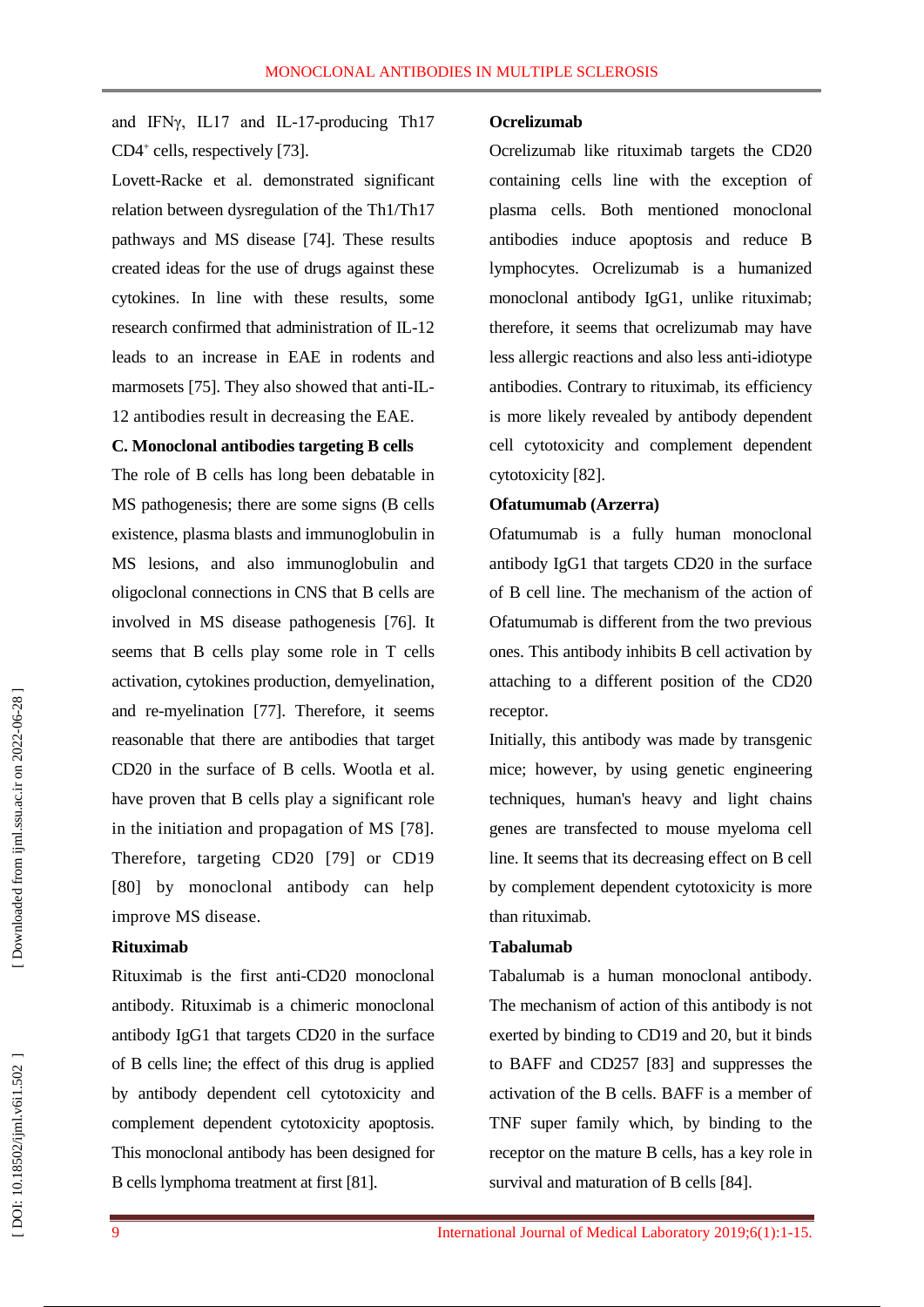## **D. Monoclonal antibodies targeting different CNS antigens**

#### **Anti -LINGO -1 antibody**

leucine -rich repeat and immunoglobulin domain containing NOGO receptor interacting protein -1 (LINGO - 1) works with Nogo receptor -signaling complex as a co -receptor and reacts to NogoR ligand -binding Nogo -66 receptor. In both

embryonic and postnatal stages, the LINGO -1 is over expressed in oligodendrocytes and neurons localized in CNS [85 -89 ]. In the EAE animal model, the use of antibody against LINGO -1 leads to stimulation of remyelination in spinal cord. The monoclonal antibodies for MS treatment are shown in table 1.

|                                      | <b>Name</b>                               | <b>Kind</b>    | <b>Target molecule</b>                             | <b>IgG</b><br>sub-group | <b>Clinical</b><br>status      | <b>Side effects</b>                                                                                                         | Ref         |
|--------------------------------------|-------------------------------------------|----------------|----------------------------------------------------|-------------------------|--------------------------------|-----------------------------------------------------------------------------------------------------------------------------|-------------|
| <b>Approved</b>                      | Natalizumab Humanized $\alpha$ 4-integrin |                |                                                    | IgG4                    | Approved                       | Increased risk of CNS virus<br>infections leading to progressive [90]<br>multifocal leukoencephaolpathy                     |             |
|                                      | Alemtuzumab Humanized CD52                |                |                                                    | IgG1<br>kappa           | Approved                       | Intense depletion of lymphocyte<br>and monocyte populations in<br>the bloodstream, autoimmune<br>thyroid disease developing | [ $91$ ]    |
| <b>Cytokines</b><br>or<br>chemokines | Daclizumab                                | Humanized CD25 |                                                    | IgG1                    | Off-label,<br>Phase III        | Hepatotoxicity and autoimmune<br>hepatitis,<br>infections,<br>mood<br>disorder/suicidal thoughts, rash,<br>lymphadenopathy  | $[92]$      |
|                                      | Secukinumab Human                         |                | $IL-17A$                                           | IgG1k                   | Phase II                       | Not reported                                                                                                                | $[67]$      |
|                                      | Tocilizumab Humanized                     |                | interleukin-6<br>receptor                          | IgG1k                   |                                | May cause secondary<br>auto-<br>immunity in CNS                                                                             | $[93]$      |
|                                      | <b>MOR103</b>                             | Human          | GM-CSF                                             | IgG1                    | Phase I                        | Not reported                                                                                                                | [68]        |
|                                      | GNbAC1                                    | Humanized      | Multiple<br>Sclerosis-<br>Associated<br>Retrovirus | $IgG4/\kappa$           |                                | Not reported                                                                                                                | [94]        |
|                                      | Ustekinumab Human                         |                | IL-12p40+IL-<br>23p40                              | IgG1                    | Phase II                       | Not reported                                                                                                                | $[95]$      |
| <b>B</b> cell                        | Rituximab                                 | Chimeric       | CD20                                               | IgG1                    | Off-label,<br>Phases<br>II/III | Progressive<br>multifocal<br>leukoencephaolpathy,<br>reactivation of dormant prior<br>infections like hepatitis B           | $[96]$      |
|                                      | Ocrelizumab Humanized CD20                |                |                                                    | IgG1                    | Phase III                      | Not reported                                                                                                                | $[97]$      |
|                                      | <b>MEDI-551</b>                           | Humanized CD19 |                                                    | IgG1k                   |                                | Neutropenia, nausea, pyrexia,<br>Phases I/II cytokine release syndrome and<br>fatigue                                       | [98,<br>991 |
|                                      | Tabalumab                                 | Human          | BAFF, CD257                                        |                         | Phase II                       | Not reported                                                                                                                |             |
|                                      | Oftamumab                                 | Human          | CD20                                               | IgG1                    | Phase II                       | Not reported                                                                                                                | $[100]$     |
| <b>CNS</b><br>antigens               | Anti-LINGO-<br>1 antibody                 | Human          | ligand-binding<br>Nogo-66<br>receptor              | IgG1                    | Phase II                       | Not reported                                                                                                                | $[88]$      |

**Table 1**. The commonly used/tested monoclonal antibodies for MS disease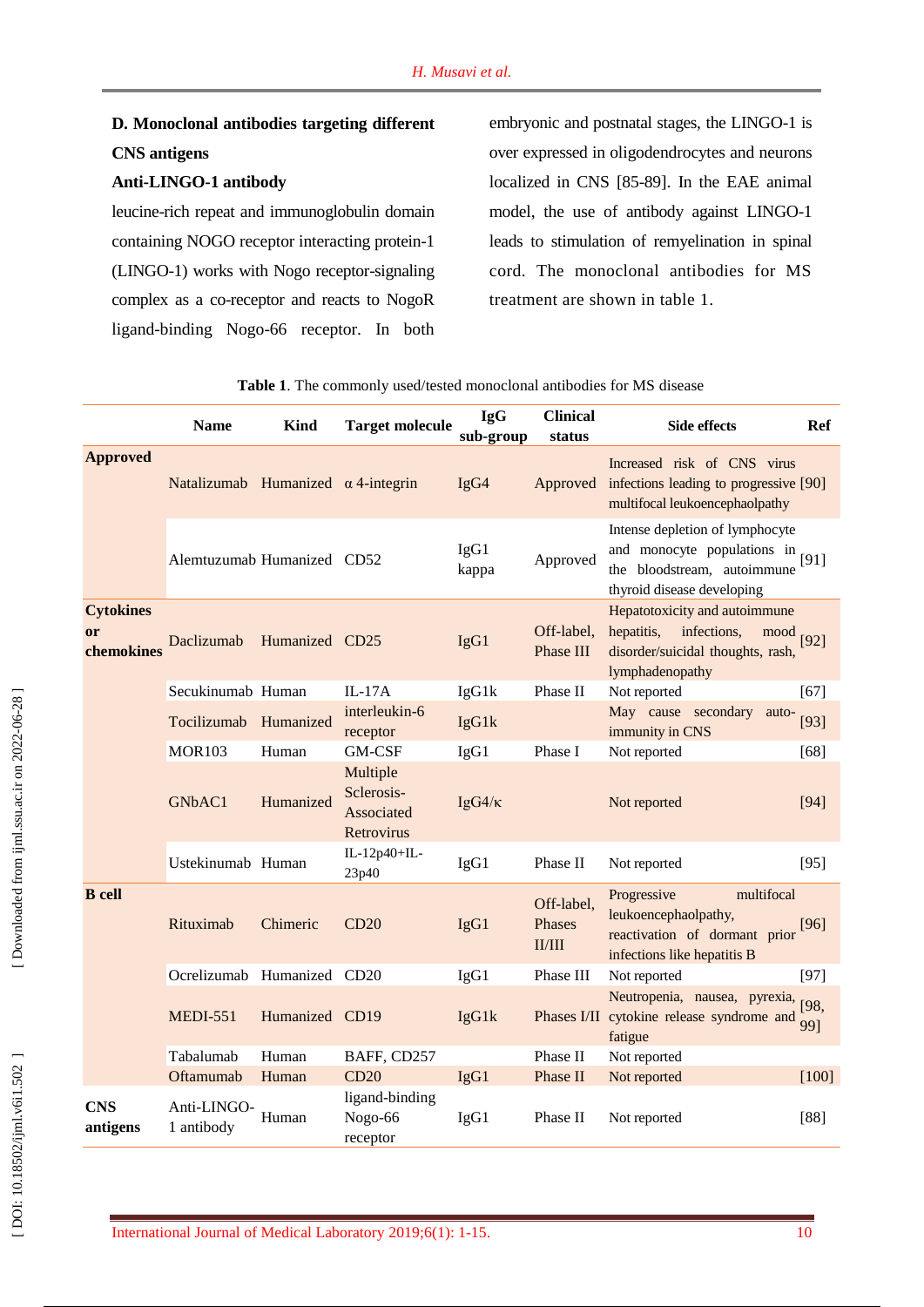### **Conclusion**

With respect to monoclonal antibody the best treatment option for MS therapy is still a matter of controversy. Selection of the treatment approach should comply with the inflammatory condition of the patients. Alemtuzumab and natalizumab are the preferred options in subjects who suffer from active MS. During the last years, the substantial influence of these therapeutic approaches on promoting the life expectancy in the MS patient s is due to prevention of the disease in the initial steps of development.

Therapy of the right patient with the best option in early stages of the disease development and before occurrence of the disability, can culminate favorable outcomes in the long run. The future of MS therapy would greatly rely on apprehensive knowledge of the disease immunopathogenesis.

#### **Conflict of Interest**

We have no conflict of interest to declare.

#### **Acknowledgment**

Thanks to Dr. Reza Mansouri, Dr. Hamid Choobineh, Dr. Mohammad Ali Abbasi and Miss. Maryam Hasanzadeh Bezvan for their constructive comments and help with preparing the manuscript and formatting the whole article.

### **References**

- [1]. Coclitu C, Constantinescu CS, Tanasescu R. The future of multiple sclerosis treatments. Expert Rev Neurother. 2016; 16(12): 1341 - 356.
- [ 2]. Javan MR, Seyfizadeh N, Aslani S, Farhoodi M, Babaloo Z. Molecular analysis of interleukin -25 exons 1 and 2 and its serum levels in Iranian patients with multiple sclerosis. Am J Clinic Experiment Immunol. 2014; 3(2): 91.
- [ 3]. Javan MR, Shahraki S, Safa A, Zamani MR, Salmaninejad A, Aslani S. An interleukin 12 B single nucleotide polymorphism increases IL - 12p40 production and is associated with increased disease susceptibility in patients with relapsing -remitting multiple sclerosis. Neurol Res. 2017; 39(5): 435 -41.
- [ 4]. Javan MR, Aslani S, Zamani MR, Rostamnejad J, Asadi M, Farhoodi M, et al. Downregulation of immunosuppressive molecules, PD -1 and PD - L1 but not PD -L2, in the patients with multiple sclerosis. Iran J Allergy, Asthma Immunol. 2016; 15(4): 296.
- [ 5]. Dendrou CA, Fugger L, Friese MA. Immuno pathology of multiple sclerosis. Nat Rev Immunol. 2015; 15(9): 545 -58.
- [ 6]. Thomas RH, Wakefield RA. Oral disease modifying therapies for relapsing -remitting multiple sclerosis. Am J Health Syst Pharm. 2015; 72(1).
- [ 7]. Goetz CG. Textbook of clinical neurology: Elsevier Health Sciences; 2007.
- [ 8]. Mkhikian H, Grigorian A, Li CF, Chen H -L, Newton B, Zhou RW, et al. Genetics and the environment converge to dysregulate N glycosylation in multiple sclerosis. Nat Commun. 2011; 2: 334.
- [ 9]. Grigorian A, Araujo L, Naidu NN, Place DJ, Choudhury B, Demetriou M. N -acetylgluco samine inhibits T -helper 1 (Th1)/T -helper 17 (Th17) cell responses and treats experimental autoimmune encephalomyelitis. J Biologic Chem. 2011; 286(46): 40133-40141.
- [10]. Zamboni P, Galeotti R, Menegatti E, Malagoni AM, Tacconi G, Dall'Ara S, et al. Chronic cerebrospinal venous insufficiency in patients with multiple sclerosis. J Neurol, Neurosurg Psychiatry 2009; 80(4): 392 - 99.
- [11]. Sharma R, Fischer MT, Bauer J, Felts PA, Smith KJ, Misu T, et al. Inflammation induced by innate immunity in the central nervous system leads to primary astrocyte dysfunction followed by demyelination. Acta Neuropathologica 2010; 120(2): 223 -36.
- [12]. Antony JM, Van Marle G, Opii W, Butterfield DA, Mallet F, Yong VW, et al. Human endogenous retrovirus glycoprotein -mediated induction of redox reactants causes oligo dendrocyte death and demyelination. Nat Neurosci. 2004; 7(10): 1088-1095.
- [13]. Andrades MÉ, Morina A, Spasić S, Spasojević I. Bench-to-bedside review: sepsis-

DOI: 10.18502/ijml.v6i1.502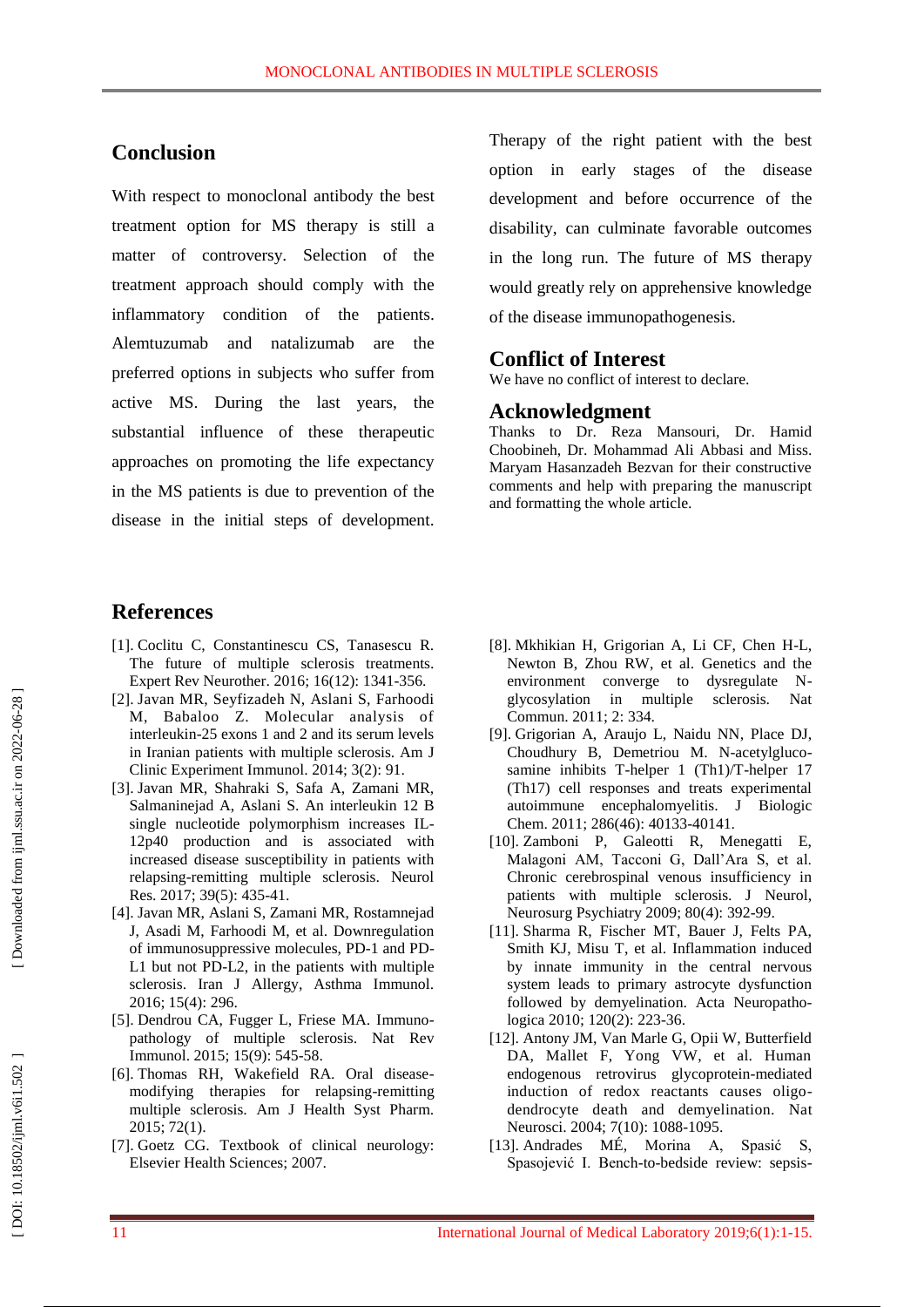from the redox point of view. Crit Care. 2011; 15(5): 230.

- [14]. Kouhsar SS, Karami M, Tafreshi AP, Roghani M, Nadoushan MRJ. Microinjection of l-arginine into corpus callosum cause reduction in myelin concentration and neuroinflammation. Brain Res. 2011; 1392(1) : 93 -100.
- [15].15.Jomova K, Valko M. Advances in metal induced oxidative stress and human disease. Toxicol. 2011; 283(2 -3): 65 -87.
- [16]. Smith KJ, Kapoor R, Felts PA. Demyelination: the role of reactive oxygen and nitrogen species. Brain Pathol. 1999; 9(1): 69 -92.
- [17]. Zeis T, Probst A, Steck AJ, Stadelmann C, Brück W, Schaeren ‐Wiemers N. Molecular changes in white matter adjacent to an active demyelinating lesion in early multiple sclerosis. Brain Pathol . 2009; 19(3): 459 -66.
- [18]. Van Horssen J, Witte ME, Schreibelt G, De Vries HE. Radical changes in multiple sclerosis pathogenesis. Biochimica et Biophysica Acta (BBA) -Molecular Basis of Disease 2011; 1812(2): 141 -50.
- [19]. Scott GS, Kean RB, Mikheeva T, Fabis MJ, Mabley JG, Szabo C, et al. The therapeutic effects of PJ34 [N-(6-oxo-5, 6-dihydrophenanthridin-2-yl)-N, N -dimethylacetamide. HCl], a selective inhibitor of poly (ADP -ribose) polymerase, in experimental allergic encephalo myelitis are associated with immunomodulation. J Pharmacol Experiment Therapeut. 2004; 310(3): 1053 -61.
- [20]. Veto S, Acs P, Bauer J, Lassmann H, Berente Z, Setalo Jr G, et al. Inhibiting poly (ADP ribose) polymerase: a potential therapy against oligodendrocyte death. Brain 2010; 133(3): 822 - 34.
- [21]. Hallgren B, Sourander P. The effect of age on the non ‐haemin iron in the human brain. J Neurochem. 1958; 3(1): 41 -51.
- [22]. Bagnato F, Hametner S, Yao B, van Gelderen P, Merkle H, Cantor FK, et al. Tracking iron in multiple sclerosis: a combined imaging and histopathological study at 7 Tesla. Brain 2011; 134(12): 3602 - 615.
- [23]. Hauser SL, Oksenberg JR. The neurobiology of multiple sclerosis: genes, inflammation, and neurodegeneration. Neuron. 2006;52(1):61 -76.
- [24]. Wållberg M, Bergquist J, Achour A, Breij E, Harris RA. Malondialdehyde modification of myelin oligodendrocyte glycoprotein leads to increased immunogenicity and encephalito genicity. Euro J Immunol. 2007; 37(7): 1986 - 995.
- [25]. Akagawa M, Ito S, Toyoda K, Ishii Y, Tatsuda E, Shibata T, et al. Bispecific abs against modified protein and DNA with oxidized lipids. Proceed Nation Academy Sci. 2006; 103(16): 6160 -165.
- [26]. Bitsch A, Wegener C, Da Costa C, Bunkowski S, Reimers C, Prange H, et al. Lesion development in Marburg's type of acute multiple sclerosis: from inflammation to demyelination. Multiple Sclerosis J. 1999; 5(3): 138 -46.
- [27]. Lee J, Ryu H, Ferrante RJ, Morris SM, Ratan RR. Translational control of inducible nitric oxide synthase expression by arginine can explain the arginine paradox. Proceed Nation Academy Sci. 2003; 100(8): 4843 -848.
- [28]. Won HY, Sohn JH, Min HJ, Lee K, Woo HA, Ho YS, et al. Glutathione peroxidase 1 deficiency attenuates allergen -induced airway inflammation by suppressing Th2 and Th17 cell development. Antioxid Redox Signal. 2010; 13(5): 575 -87.
- [29]. Miljković D, Spasojević I. Multiple sclerosis: molecular mechanisms and therapeutic opportunities. Antioxid Redox Signal. 2013; 19(18): 2286 -334.
- [30]. Monson NL, Cravens PD, Frohman EM, Hawker K, Racke MK. Effect of rituximab on the peripheral blood and cerebrospinal fluid B cells in patients with primary progressive multiple sclerosis. Archiv Neurol. 2005; 62(2): 258 -64.
- [31]. Ouardouz M, Coderre E, Basak A, Chen A, Zamponi GW, Hameed S, et al. Glutamate receptors on myelinated spinal cord axons: I. GluR6 kainate receptors. Ann Neurol. 2009; 65(2): 151 - 59.
- [32]. Engelhardt B. Molecular mechanisms involved in T cell migration across the blood – brain barrier. J Neural Transmission 2006; 113(4): 477 -85.
- [33]. Wolburg H, Noell S, Wolburg -Buchholz K, Mack A, Fallier -Becker P. Agrin, aquaporin -4, and astrocyte polarity as an important feature of the blood -brain barrier. Neuroscientis t 2009; 15(2): 180 -93.
- [34]. Bechmann I, Galea I, Perry VH. What is the blood –brain barrier (not)? Trends Immunol. 2007; 28(1): 5 -11.
- [35]. Hickey W, Hsu B, Kimura H. T ‐lymphocyte entry into the central nervous system. J Neurosci Res. 1991; 28(2): 254 -60.
- [36]. Miller D, Rudge P, Johnson G, Kendall B, Macmanus D, Moseley I, et al. Serial gadolinium enhanced magnetic resonance imaging in multiple sclerosis. Brain 1988; 111(4) : 927 - 39.
- [37]. Frischer JM, Bramow S, Dal -Bianco A, Lucchinetti CF, Rauschka H, Schmidbauer M, et al. The relation between inflammation and neurodegeneration in multiple sclerosis brains. Brain 2009; 132(5): 1175 -89.
- [38]. Hochmeister S, Grundtner R, Bauer J, Engelhardt B, Lyck R, Gordon G, et al. Dysferlin is a new marker for leaky brain blood

[Downloaded from ijml.ssu.ac.ir on 2022-06-28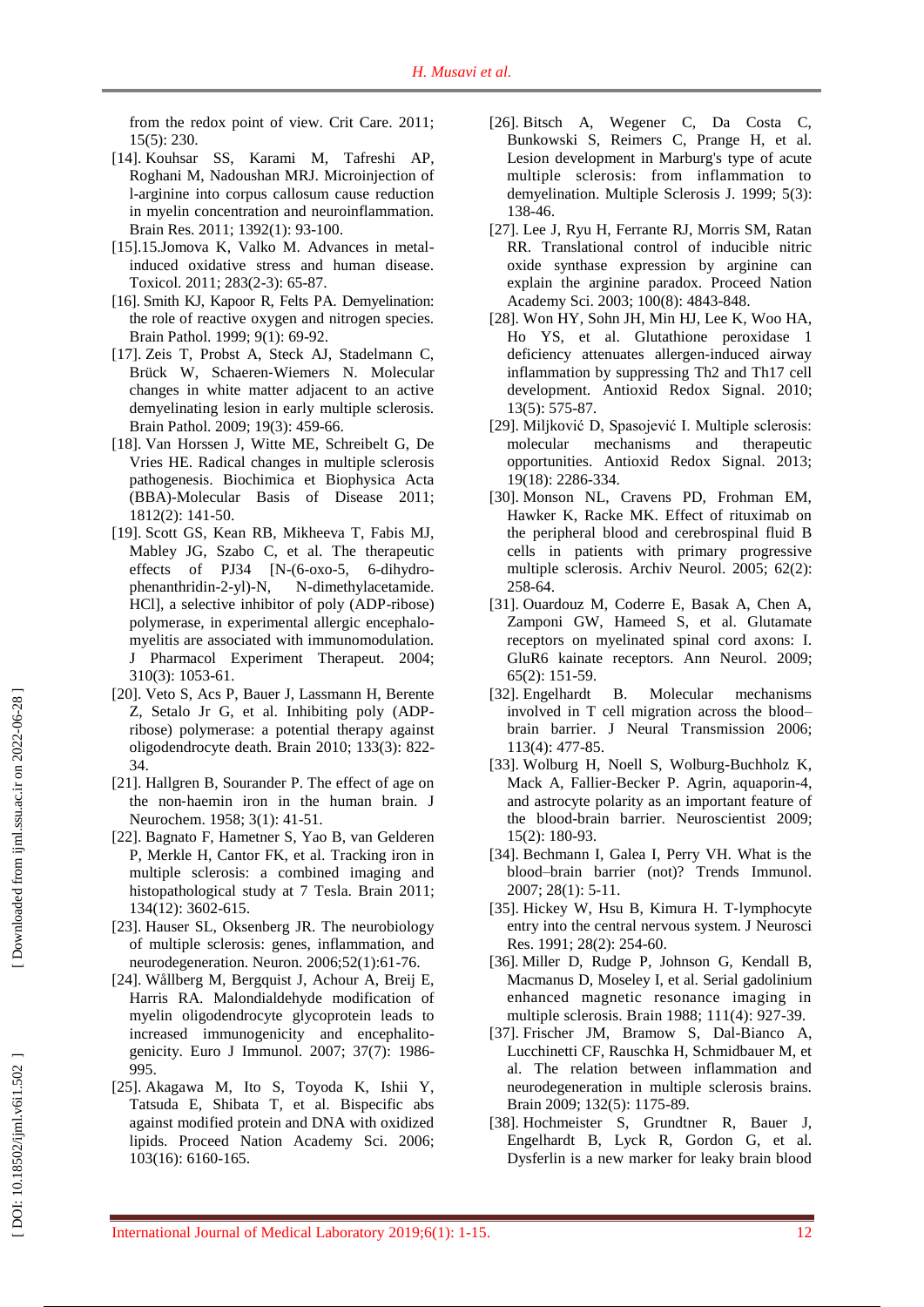vessels in multiple sclerosis. J Neuropathol Experi Neurol. 2006; 65(9): 855 -65.

- [39]. Popescu BFG, Lucchinetti CF. Meningeal and cortical grey matter pathology in multiple sclerosis. BMC Neurol. 2012; 12(1): 11.
- [40]. D'Acquisto F, Crompton T. CD3 + CD4− CD8−(double negative) T cells: saviours or villains of the immune response? Biochem pharmacol. 2011; 82(4): 333 -40.
- [41]. Engelhardt B, Ransohoff RM. The ins and outs of T -lymphocyte trafficking to the CNS: anatomical sites and molecular mechanisms. Trends Immunol. 2005; 26(9): 485 -95.
- [42]. Hohlfeld R. Biotechnological agents for the immunotherapy of multiple sclerosis. Principles, problems and perspectives. Brain 1997; 120(5): 865 -916.
- [43]. Hohlfeld R, Wekerle H. Drug insight: using monoclonal antibodies to treat multiple sclerosis. Nat Rev Neurol. 2005; 1(1): 34 -44 .
- [44]. Serafini B, Rosicarelli B, Magliozzi R, Stigliano E, Capello E, Mancardi GL, et al. Dendritic cells in multiple sclerosis lesions: maturation stage, myelin uptake, and interaction with proliferating T cells. J Neuropathol Experim Neurol. 2006; 65(2): 124 -41.
- [45]. Elbehi M, Rostami A, Ciric B. Current views on the roles of Th1 and Th17 cells in experimental autoimmune encephalomyelitis. J Neuroimmune Pharmacol. 2010; 5(2): 189 -97.
- [46]. Becher B, Bechmann I, Greter M. Antigen presentation in autoimmunity and CNS inflammation: how T lymphocytes recognize the brain. J Mol Med. 2006; 84(7): 532 -43.
- [47]. Zhi L, Ustyugova IV, Chen X, Zhang Q, Wu MX. Enhanced Th17 differentiation and aggravated arthritis in IEX - 1 –deficient mice by mitochondrial reactive oxygen species -mediated signaling. J Immunol. 2012; 189(4): 1639 - 647.
- [48]. Huppert J, Closhen D, Croxford A, White R, Kulig P, Pietrowski E, et al. Cellular mechanisms of IL -17 -induced blood -brain barrier disruption. FASEB J. 2010; 24(4): 1023 - 1034.
- [49]. Kwon J, Shatynski KE, Chen H, Morand S, De Deken X, Miot F, et al. The nonphagocytic NADPH oxidase Duox1 mediates a positive feedback loop during T cell receptor signaling. Sci signal. 2010; 3(133): 59.
- [50]. Thayer TC, Delano M, Liu C, Chen J, Padgett LE, Hubert MT, et al. Superoxide production by macrophages and T cells is critical for the induction of autoreactivity and type 1 diabetes. Diabetes 2011; 60(8): 2144 - 151.
- [51]. Yi JS, Holbrook BC, Michalek RD, Laniewski NG, Grayson JM. Electron transport complex I is required for  $CD8+T$  cell function. J Immunol. 2006; 177(2): 852 -62.
- [52]. Nakao N, Kurokawa T, Nonami T, Tumurkhuu G, Koide N, Yokochi T. Hydrogen

peroxide induces the production of tumor necrosis factor -α in RAW 264.7 macrophage cells via activation of p38 and stress -activated protein kinase. Innate Immunity. 2008; 14(3): 190 - 96.

- [53]. Efimova O, Szankasi P, Kelley TW. Ncf1 (p47phox) is essential for direct regulatory T cell mediated suppression of CD4+ effector T cells. PloS one 2011; 6(1): e16013.
- [54]. Gelderman KA, Hultqvist M, Holmberg J, Olofsson P, Holmdahl R. T cell surface redox levels determine T cell reactivity and arthritis susceptibility. Proceed Nation Academy Sci. 2006; 103(34): 12831 -2836.
- [55]. Yan Z, Garg SK, Kipnis J, Banerjee R. Extracellular redox modulation by regulatory T cells. Nat Chem Biol. 2009; 5(10): 721 -23 .
- [56]. Bogie JF, Stinissen P, Hellings N, Hendriks JJ. Myelin -phagocytosing macrophages modulate autoreactive T cell proliferation. J Neuro inflammation 2011; 8(1): 85.
- [57]. Derfuss T, Meinl E. Identifying autoantigens in demyelinating diseases: valuable clues to diagnosis and treatment? Curr Opinion Neurol. 2012; 25(3): 231 - 38.
- [58]. Brekke OH, Sandlie I. Therapeutic antibodies for human diseases at the dawn of the twenty first century. Nat Rev Drug Discovery 2003; 2(1): 52 -62.
- [59]. Goodin D, Frohman E, Garmany G, Halper J, Likosky W, Lublin F, et al. Disease modifying therapies in multiple sclerosis: Subcommittee of the American Academy of Neurology and the MS Council for Clinical Practice Guidelines. Neurology 2002; 58(2): 169 -78.
- [60]. Reichert JM. Monoclonal antibodies as innovative therapeutics. Curr Pharmaceutic Biotechnol. 2008; 9(6): 423 -30.
- [61]. Engelhardt B, Kappos L. Natalizumab: targeting alpha4 -integrins in multiple sclerosis. Neuro -degenerative diseases. 2007; 5(1): 16 -22.
- [62]. Jones JL, Coles AJ. Mode of action and clinical studies with alemtuzumab. Experiment Neurol. 2014; 262(1): 37-43.
- [63]. Rommer P, Dudesek A, Stüve O, Zettl U. Monoclonal antibodies in treatment of multiple sclerosis. Clinic Experiment Immunol. 2014; 175(3): 373 -84.
- [64]. Bielekova B, Howard T, Packer AN, Richert N, Blevins G, Ohayon J, et al. Effect of anti - CD25 antibody daclizumab in the inhibition of inflammation and stabilization of disease progression in multiple sclerosis. Archiv Neurol. 2009; 66(4): 483 - 89.
- [65]. Wynn D, Kaufman M, Montalban X, Vollmer T, Simon J, Elkins J, et al. Daclizumab in active relapsing multiple sclerosis (CHOICE study): a phase 2, randomised, double -blind, placebo controlled, add -on trial with interferon beta. Lancet Neurol. 2010; 9(4): 381 -90.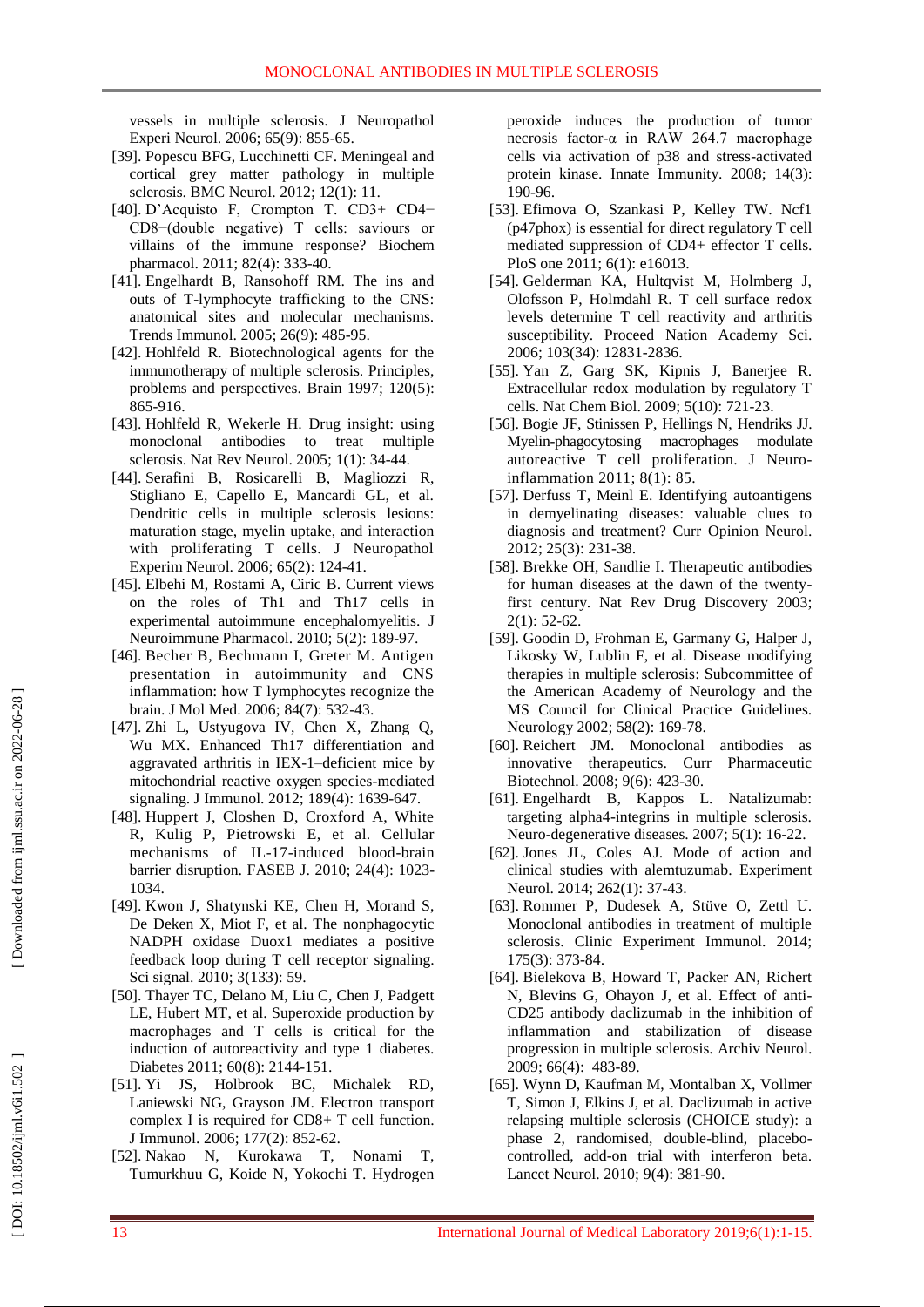- [66]. Bielekova B, Catalfamo M, Reichert -Scrivner S, Packer A, Cerna M, Waldmann TA, et al. Regulatory CD56bright natural killer cells mediate immunomodulatory effects of IL-2Rαtargeted therapy (daclizumab) in multiple sclerosis. Proceed Nation Academy Sci. 2006; 103(15): 5941 -946.
- [67]. Patel DD, Lee DM, Kolbinger F, Antoni C. Effect of IL -17A blockade with secukinumab in autoimmune diseases. [Ann Rheum Dis.](https://www.ncbi.nlm.nih.gov/pubmed/?term=Patel+DD%2C+Lee+DM%2C+Kolbinger+F%2C+Antoni+C.+Effect+of+IL-17A+blockade+with+secukinumab+in+autoimmune+diseases.+Annals+of+the+rheumatic+diseases.) 2013; 72 (S 2): 116-23.
- [68]. Steidl S, Ratsch O, Brocks B, Dürr M, Thomassen -Wolf E. In vitro affinity maturation of human GM -CSF antibodies by targeted CDR diversification. Mol Immunol. 2008; 46(1): 135 - 44.
- [69]. Disis ML, Bernhard H, Shiota FM, Hand SL, Gralow JR, Huseby ES, et al. Granulocyte macrophage colony -stimulating factor: an effective adjuvant for protein and peptide -based vaccines. Blood 1996; 88(1): 202-10.
- [70]. Perron H, Garson J, Bedin F, Beseme F, Paranhos -Baccala G, Komurian -Pradel F, et al. Molecular identification of a novel retrovirus repeatedly isolated from patients with multiple sclerosis. Proceed Nation Academy Sci. 1997; 94(14): 7583 -588.
- [71]. Perron H, Dougier -Reynaud H -L, Lomparski C, Popa I, Firouzi R, Bertrand J -B, et al. Human endogenous retrovirus protein activates innate immunity and promotes experimental allergic encephalomyelitis in mice. PloS one 2013; 8(12): e80128.
- [72]. Luo J, Wu SJ, Lacy ER, Orlovsky Y, Baker A, Teplyakov A, et al. Structural basis for the dual recognition of IL -12 and I L -23 by ustekinumab. J Mol Biol. 2010; 402(5): 797 - 812.
- [73]. Annunziato F, Cosmi L, Liotta F, Maggi E, Romagnani S. Human T helper type 1 dichotomy: origin, phenotype and biological activities. Immunol. 2015; 144(3): 343 -51.
- [74]. Lovett -Racke AE, Yang Y, Racke MK. Th1 versus Th17: are T cell cytokines relevant in multiple sclerosis? Biochimica et Biophysica Acta (BBA) -Molecular Basis Dis. 2011; 1812(2): 246 -51.
- [75]. Brok HP, van Meurs M, Blezer E, Schantz A, Peritt D, Treacy G, et al. Prevention of experimental autoimmune encephalomyelitis in common marmosets using an anti -IL -12p40 monoclonal antibody. J Immunol. 2002; 169(11): 6554 -63.
- [76]. Cross AH, Waubant E. MS and the B cell controversy. Biochimica et Biophysica Acta (BBA) -Molecular Basis Dis. 2011; 1812(2): 231 - 38.
- [77]. Boster A, Ankeny DP, Racke MK. The potential role of B cell -targeted therapies in

multiple sclerosis. Drugs 2010; 70(18): 2343 - 356.

- [78]. Wootla B, Denic A, Keegan BM, Winters JL, Astapenko D, Warrington AE, et al. Evidence for the role of B cells and immunoglobulins in the pathogenesis of multiple sclerosis. [Neurol](https://www.ncbi.nlm.nih.gov/pubmed/21961063)  [Res Int.](https://www.ncbi.nlm.nih.gov/pubmed/21961063) 2011; 2011(1): 780712 .
- [79]. Hauser SL, Waubant E, Arnold DL, Vollmer T, Antel J, Fox RJ, et al. B -cell depletion with rituximab in relapsing –remitting multiple sclerosis. New Eng J Med. 2008; 358(7): 676 -88.
- [80]. Hammer O . CD19 as an attractive target for antibody -based therapy. [MAbs.](https://www.ncbi.nlm.nih.gov/pubmed/?term=Hammer+O%2C+editor+CD19+as+an+attractive+target+for+antibody-based+therapy.) 2012 ; 4(5): 571 - 7 7 .
- [81]. Maloney DG, Grillo -López AJ, White CA, Bodkin D, Schilder RJ, Neidhart JA, et al. IDEC -C2B8 (Rituximab) anti -CD20 monoclonal antibody therapy in patients with relapsed low grade non -Hodgkin's lymphoma. Blood 1997; 90(6): 2188 - 195.
- [82]. Kausar F, Mustafa K, Sweis G, Sawaqed R, Alawneh K, Salloum R, et al. Ocrelizumab: a step forward in the evolution of B -cell therapy. [Expert Opin Biol Ther.](https://www.ncbi.nlm.nih.gov/pubmed/?term=Kausar+F%2C+Mustafa+K%2C+Sweis+G%2C+Sawaqed+R%2C+Alawneh+K%2C+Salloum+R%2C+et+al.+Ocrelizumab%3A+a+step+forward+in+the+evolution+of+B-cell+th) 2009; 9(7): 889 -95 .
- [83]. Manetta J, Bina H, Ryan P, Fox N, Witcher DR, Kikly K. Generation and characterization of tabalumab, a human monoclonal antibody that neutralizes both soluble and membrane -bound B -cell activating factor. J Inflam m Res. 2014; 7(1) : 121 -31 .
- [84]. Saito Y, Miyagawa Y, Onda K, Nakajima H, Sato B, Horiuchi Y, et al. B-cell-activating factor inhibits CD20 ‐mediated and B ‐cell receptor ‐mediated apoptosis in human B cells. Immunol. 2008; 125(4): 570 -90.
- [85]. Carim Todd L, Escarceller M, Estivill X, Sumoy L. LRRN6A/LERN1 (leucine ‐rich repeat neuronal protein 1), a novel gene with enriched expression in limbic system and neocortex. Euro J Neurosci. 2003; 18(12): 3167 - 182.
- [86]. Mi S, Hu B, Hahm K, Luo Y, Hui ESK, Yuan Q, et al. LINGO -1 antagonist promotes spinal cord remyelination and axonal integrity in MOG -induced experimental autoimmune encepha lomyelitis. [Nat Med.](https://www.ncbi.nlm.nih.gov/pubmed/?term=LINGO-1+antagonist+promotes+spinal+cord+remyelination+and+axonal+integrity+in+MOG-induced+experimental+autoimmune+encephalomyelitis.) 2007; 13(10): 1228 - 233 .
- [87]. Mi S, Lee X, Shao Z, Thill G, Ji B, Relton J, et al. LINGO -1 is a component of the Nogo -66 receptor/p75 signaling complex. Nat Neurosci. 2004; 7(3): 221 -31 .
- [88]. Mi S, Miller RH, Tang W, Lee X, Hu B, Wu W, et al. Promotion of central nervous system remyelination by induced differentiation of oligodendrocyte precursor cells. Ann Neurol. 2009; 65(3): 304 -15.
- [89]. Mi S, Miller RH, Lee X, Scott ML, Shulag Morskaya S, Shao Z, et al. LINGO -1 negatively regulates myelination by oligodendrocytes. Nat Neurosci. 2005; 8(6): 745.